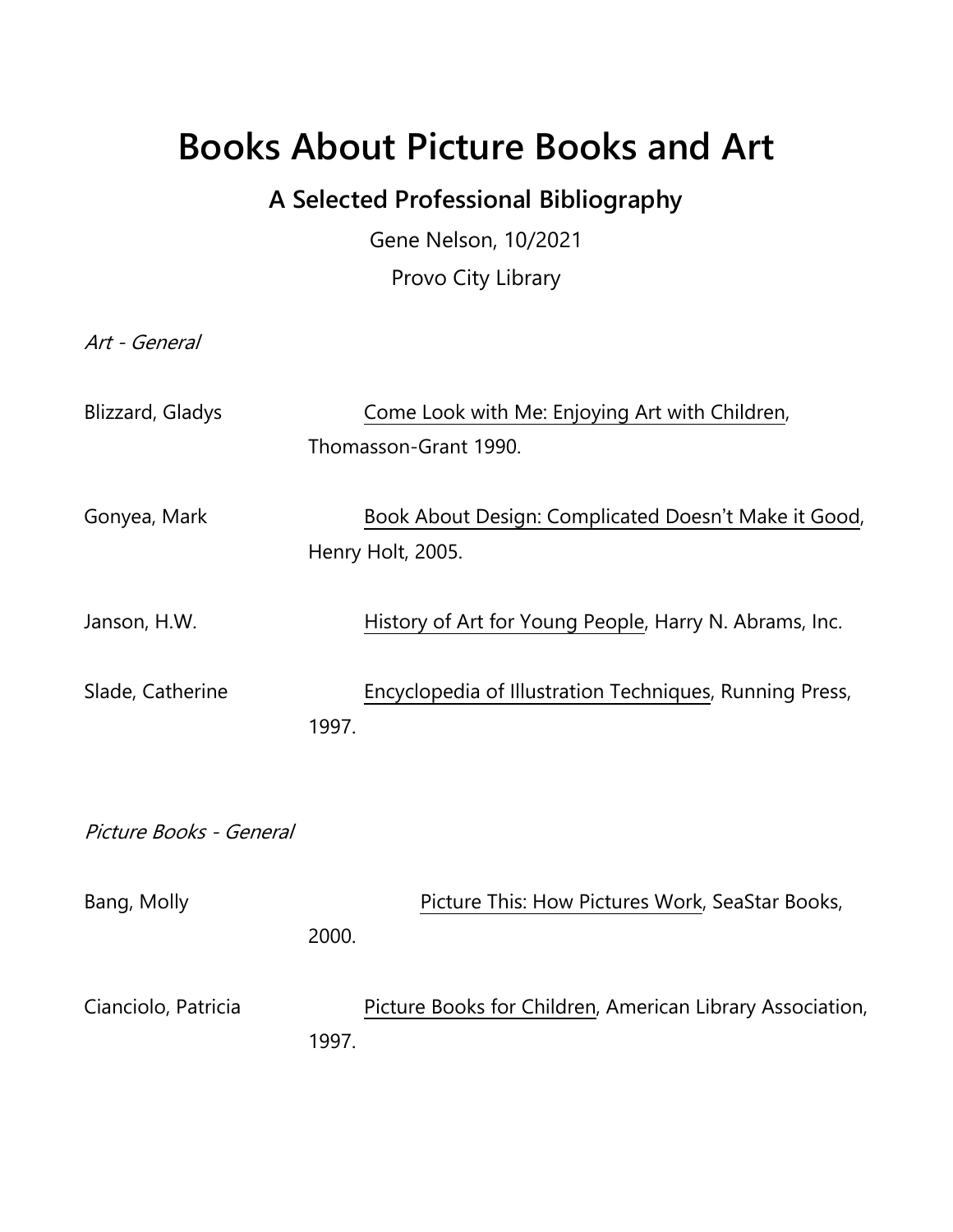| Hammond, Heidi   | Reading the Art in Caldecott Books: A Guide to the          |
|------------------|-------------------------------------------------------------|
|                  | Illustrations. Rowman and Littlefield, 2014.                |
|                  |                                                             |
| Horning, K.T.    | From Cover to Cover: Evaluating and Reviewing               |
|                  | Children's Books, HarperCollins, 2010.                      |
|                  |                                                             |
| Kiefer, Barbara  | Potential of Picturebooks: From Visual Literacy to          |
|                  | Aesthetics Understanding, Prentice Hall, 1995.              |
|                  |                                                             |
| Lacy, Lyn        | Art and Design in Children's Picture Books: An              |
|                  | Analysis of Caldecott Award Winning Illustrations, American |
|                  | Library Association, 1986.                                  |
|                  |                                                             |
| Lambert, Megan   | Reading Picture Books with Children: How to Shake Up        |
|                  | Storytime and Get Kids Talking About What They See.         |
|                  | Charlesbridge, 2015.                                        |
|                  |                                                             |
| Matulka, Denise, | Picture Book Primer: Understanding and Using Picture        |
|                  | Books, Libraries Unlimited, 2008.                           |
|                  |                                                             |
| Shulevitz, Uri   | Writing With Pictures: How to Write and Illustrate          |
|                  | Children's Books, Watson Guptill, 1985.                     |
|                  |                                                             |
| Stevens, Janet   | From Picture to Words: A Book About Making a Book,          |
|                  | Holiday House, 1995.                                        |
|                  |                                                             |
| Stewig, John     | Looking at Picture Books, Highsmith, 1995.                  |
|                  |                                                             |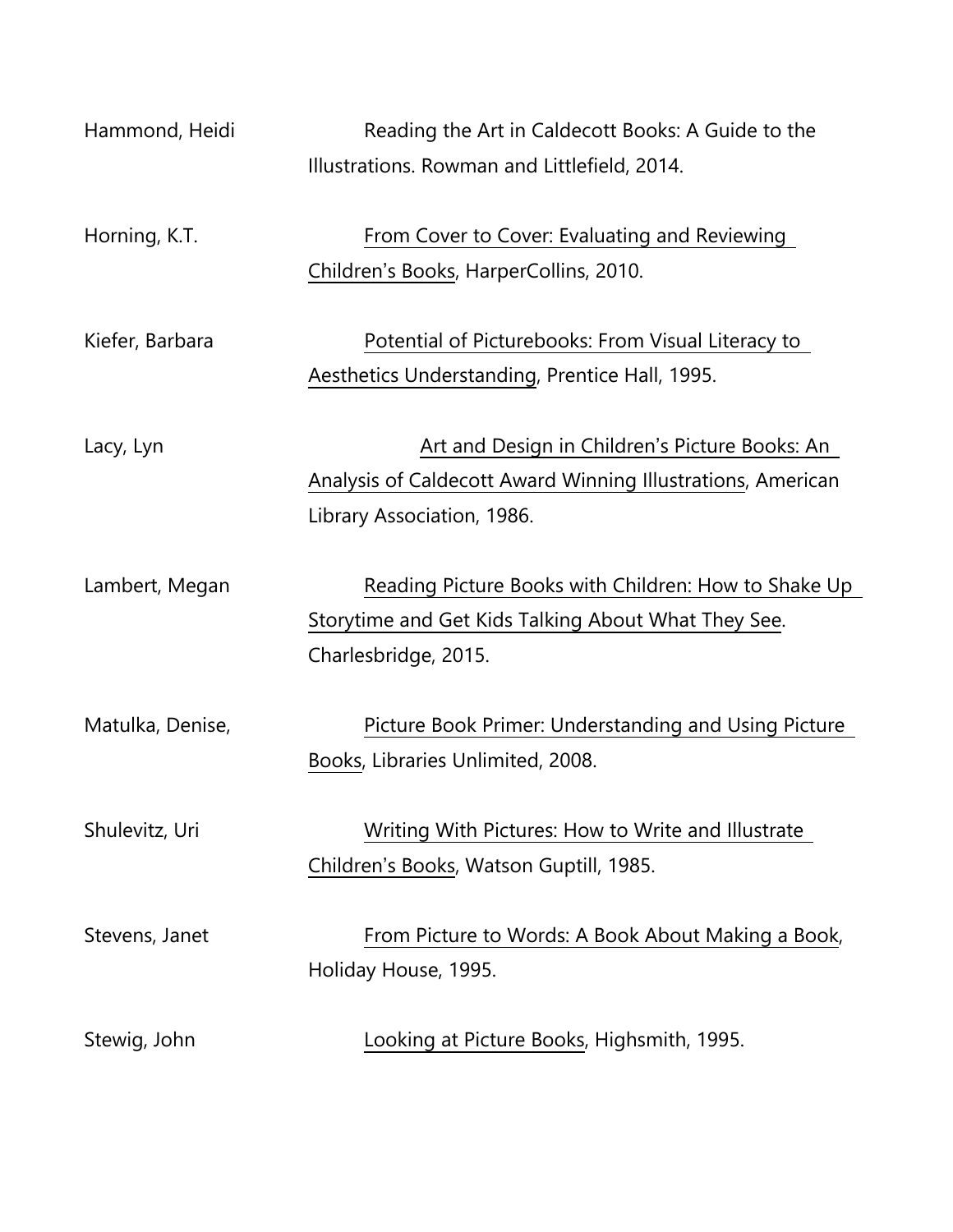Class and Home connections with Picture Book Art

| Englebaugh, Debi | Art Through Children's Literature: Creative Art Lessons                                                                                                        |
|------------------|----------------------------------------------------------------------------------------------------------------------------------------------------------------|
|                  | for Caldecott Books, Teacher Ideas Press, 1994.                                                                                                                |
| Frohardt, Darcie | Teaching Art with Books Kids Love: Art Elements,<br>Appreciations, and Design with Award Winning Books,<br>Fulcrum Resources, 1999.                            |
| Kohl, MaryAnn    | Discovering Great Artists: Hands-On Art for Children in<br>the Styles of the Great Masters, Bright Ring Pub., 1996.                                            |
| Kohl, MaryAnn    | Storybook Art: Hands-On Art for Children in the Styles<br>of 100 Great Picture Book Illustrators, Bright Ring Pub., 2003.                                      |
| Kuffner, Trish   | Picture Book Activities: Fun and Games for Preschoolers<br>Based on 50 Favorite Children's Books, Meadowbrook Press,<br>2001.                                  |
| Moen, Christine  | Teaching with Caldecott Books: Activities Across the<br>Curriculum, Scholastic, 1991.                                                                          |
| Novelli, Joan    | Using Caldecotts Across the Curriculum: Reading and<br>Writing Mini-Lessons, Math and Science Spin-offs, Unique Art<br>Activities, and More, Scholastic, 1998. |
| Polette, Nancy   | Caldecott Fun: Poems, Songs, and Games with Caldecott                                                                                                          |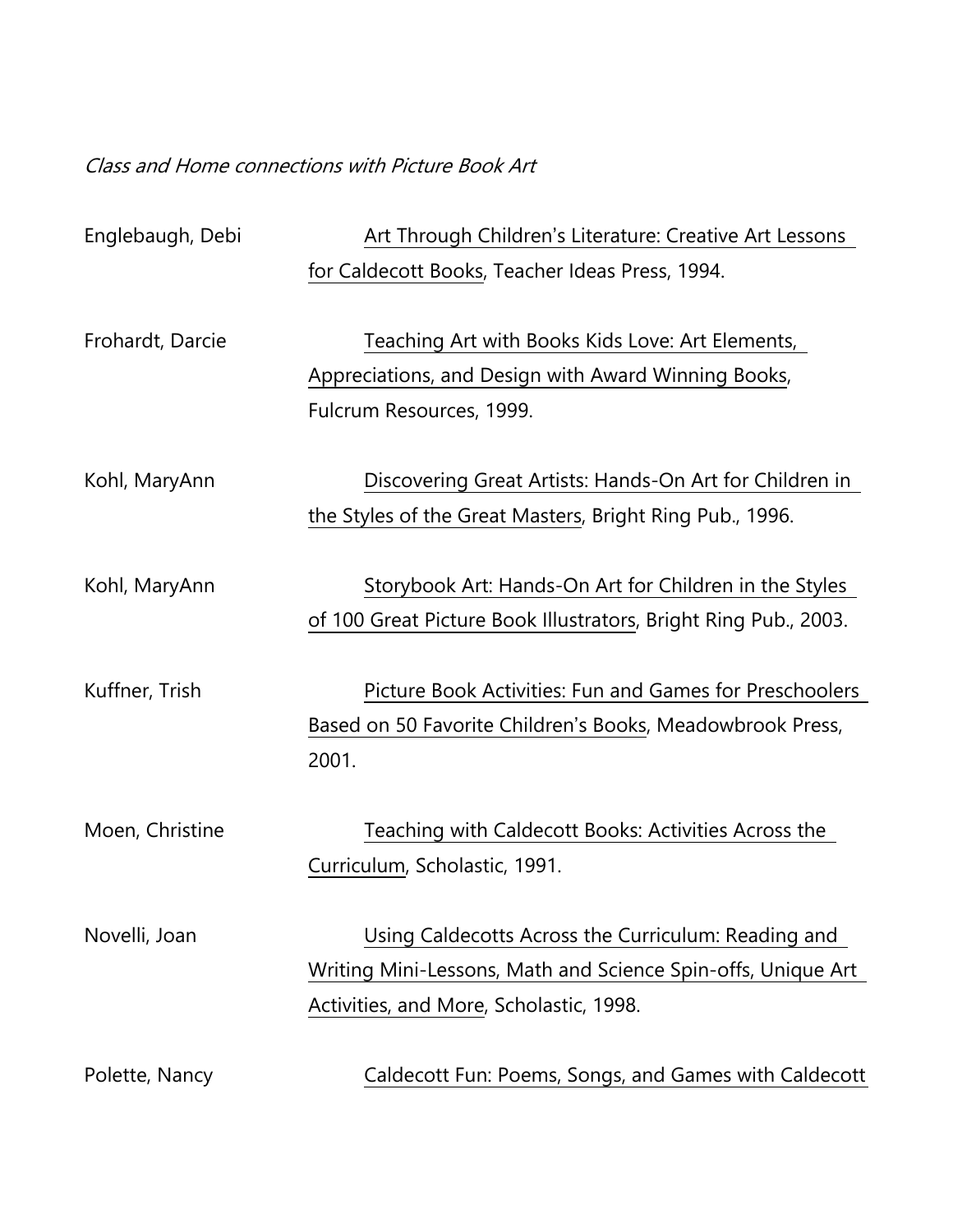Winners. American Library Association, 2013. Raines, Shirley Story Stretchers: Activities to Expand Children's Favorite Books, Gryphon House, 1989 Warner, Sally **Encouraging the Artist in Your Child (Even If You Can't** Draw): 101 Failure Proof, Home Tested Projects for Kids Age 2- 10, St Martin's Press, 1989. Artists and Their Work Alderson, Brian Ezra Jack Keats Artist and Picture Book Maker, Pelican Pub. Co., 1994. Alderson, Brian **Art of Eric Carle, Philomel Books, 1996.** Carle, Eric **Carle, Eric Artist to Artist: 23 Major Illustrators Talk to** Children About Their Art, Philomel Books, 2007. Cummings, Pat Talking with Artists, Bradbury Press, 1992. Elleman, Barbara Tomie dePaola: His Art and His Stories, Putnam, 1999. Elleman, Barbara Virginia Lee Burton: A Life in Art, Houghton Mifflin Co., 2002. Evans, Dilys Show and Tell: Exploring the Fine Art of Children's Book Illustration, Chronicle Books, 2008.